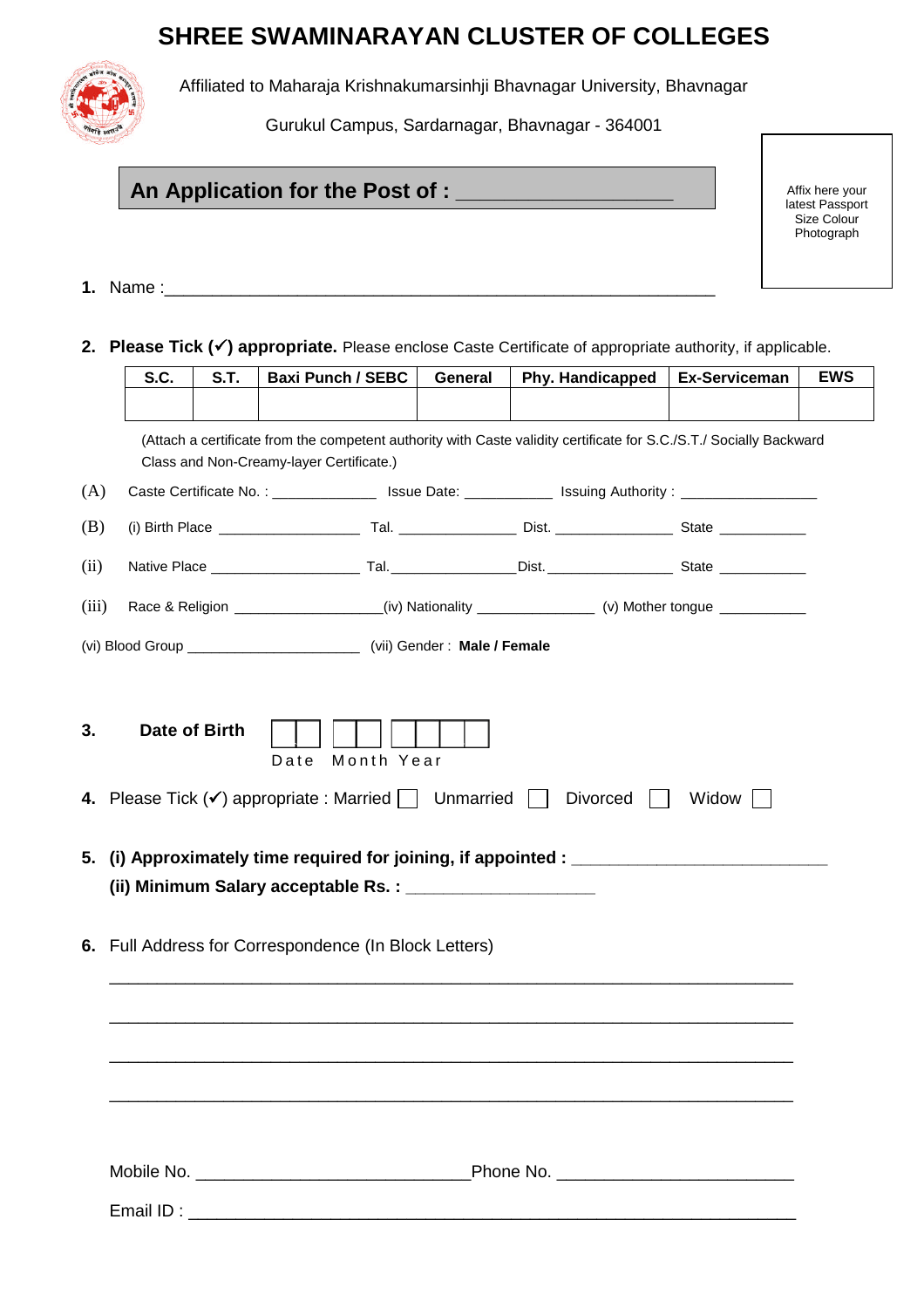- **7. Educational Qualifications: Examinations passed (Attested copies of all testimonials/ Certificates including Marks, Grade, Certificate should be attached) :**
- **\* Proof of Conversion from CGPA to percentage is a must.**

| Sr.<br>No.       |                                |                           | Name of<br><b>Examination /</b><br><b>Degree</b> | Name of the<br><b>Examining Body /</b><br><b>University</b> | Principal<br>Subject | Subsidiary<br>Subject /<br>Specialization | Year &<br>Month of<br>Passing | Marks<br>obtained | attempts<br>No. of          | Percentage/<br>Grade <sup>(*)</sup> | Class |
|------------------|--------------------------------|---------------------------|--------------------------------------------------|-------------------------------------------------------------|----------------------|-------------------------------------------|-------------------------------|-------------------|-----------------------------|-------------------------------------|-------|
| $\mathbf{1}$     |                                |                           | S.S.C.                                           |                                                             |                      |                                           |                               |                   |                             |                                     |       |
| $\overline{2}$   |                                |                           | <b>Higher Secondary</b>                          |                                                             |                      |                                           |                               |                   |                             |                                     |       |
|                  |                                |                           | F.Y.<br>(Sem- 1/2)                               |                                                             |                      |                                           |                               |                   |                             |                                     |       |
| 3                | Bachelor's (Specify<br>Degree) |                           | S.Y.<br>(Sem- 3/4)                               |                                                             |                      |                                           |                               |                   |                             |                                     |       |
|                  |                                |                           | T.Y.<br>(Sem- 5/6)                               |                                                             |                      |                                           |                               |                   |                             |                                     |       |
|                  | $\overline{\mathbf{4}}$        |                           | <b>SEM - 1</b>                                   |                                                             |                      |                                           |                               |                   |                             |                                     |       |
|                  |                                |                           | <b>SEM - 2</b>                                   |                                                             |                      |                                           |                               |                   |                             |                                     |       |
|                  |                                | Master's (Specify Degree) | <b>SEM - 3</b>                                   |                                                             |                      |                                           |                               |                   |                             |                                     |       |
| 5                |                                |                           | <b>SEM - 4</b>                                   |                                                             |                      |                                           |                               |                   |                             |                                     |       |
|                  |                                |                           | <b>SEM - 5</b>                                   |                                                             |                      |                                           |                               |                   |                             |                                     |       |
|                  |                                |                           | <b>SEM - 6</b>                                   |                                                             |                      |                                           |                               |                   |                             |                                     |       |
| $\,6\,$          |                                |                           | <b>GSLET</b>                                     |                                                             |                      |                                           |                               |                   |                             |                                     |       |
| $\overline{7}$   | <b>NET</b>                     |                           |                                                  |                                                             |                      |                                           |                               |                   |                             |                                     |       |
| 8                | M.Phil. / M.Litt.              |                           |                                                  |                                                             |                      |                                           |                               |                   |                             |                                     |       |
| $\boldsymbol{9}$ | Ph.D.                          |                           |                                                  |                                                             |                      |                                           |                               |                   | Date of Notification :<br>T |                                     |       |
| 10               |                                |                           | Others                                           |                                                             |                      |                                           |                               |                   |                             |                                     |       |

| No. | Name of Gold Medal / Prize / Rank<br>Certificate (In case of first rank) | Degree<br>Bachelor / Master | Year<br>Month | Overall<br>(Yes / No) | Subject |
|-----|--------------------------------------------------------------------------|-----------------------------|---------------|-----------------------|---------|
|     |                                                                          |                             |               |                       |         |
| ົ   |                                                                          |                             |               |                       |         |

### **8. Present Position :**

| <b>Full Name &amp; Address</b><br>of the Employer<br>where Employed | <b>Designation</b> | Work<br>Done | <b>Grant in</b><br>Aid/SF/<br><b>Private</b> | Full /<br>Part time/<br>Adhoc | <b>Basic Pay &amp;</b><br>Pay Scale or<br><b>Fixed pay</b> | Date of<br><b>Appointment</b> |
|---------------------------------------------------------------------|--------------------|--------------|----------------------------------------------|-------------------------------|------------------------------------------------------------|-------------------------------|
|                                                                     |                    |              |                                              |                               |                                                            |                               |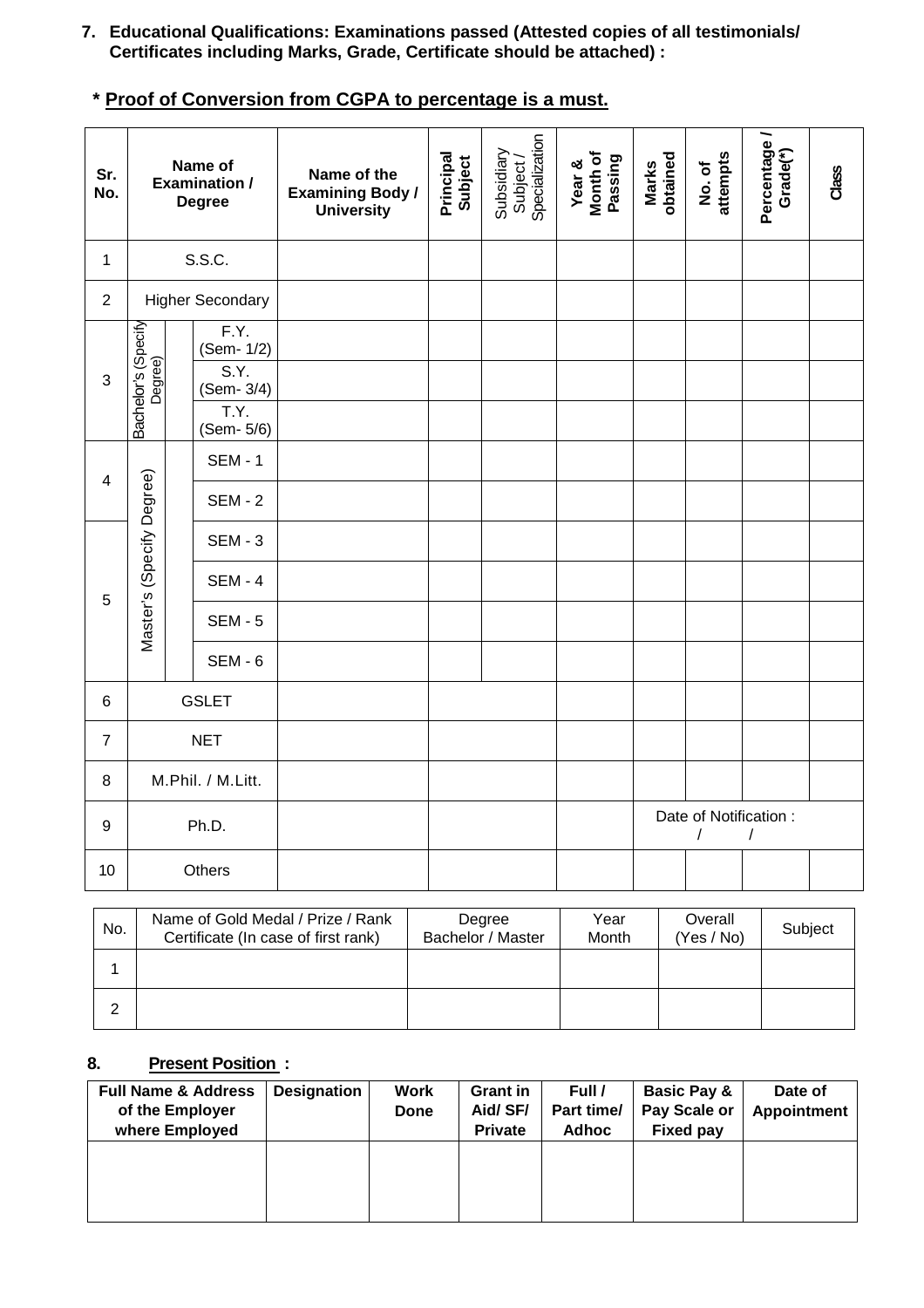#### **9. Experience :**

### **A. Teaching Experience: University / College :**

| <b>Full Name &amp; Address</b><br>of the Employer where<br>Employed | Designation<br>(Type of<br>work) | <b>Date</b><br>of<br>joining | Date of<br>Leaving | Grant-<br>in Aid/<br>SF/<br><b>Private</b> | Full /<br>Part<br>time/<br>Adhoc | <b>Basic Pay</b><br>& Pay<br>Scale or<br><b>Fixed pay</b> | <b>Reason for</b><br>leaving |
|---------------------------------------------------------------------|----------------------------------|------------------------------|--------------------|--------------------------------------------|----------------------------------|-----------------------------------------------------------|------------------------------|
|                                                                     |                                  |                              |                    |                                            |                                  |                                                           |                              |
|                                                                     |                                  |                              |                    |                                            |                                  |                                                           |                              |
|                                                                     |                                  |                              |                    |                                            |                                  |                                                           |                              |
|                                                                     |                                  |                              |                    |                                            |                                  |                                                           |                              |

**Total Experience : \_\_\_\_\_ Years, \_\_\_\_\_\_\_Months,\_\_\_\_\_\_\_ Days.**

#### **B. Research Experience:**

| <b>Full Name &amp; Address</b><br>of the Employer where<br><b>Employed</b> | <b>Designation</b><br>(Type of<br>work) | Date<br>of<br>joining | Date of<br>Leaving | Grant-<br>in Aid/<br>SF/<br><b>Private</b> | Full /<br>Part<br>time/<br>Adhoc | <b>Basic Pay</b><br>& Pay<br>Scale or<br><b>Fixed pay</b> | <b>Reason for</b><br>leaving |
|----------------------------------------------------------------------------|-----------------------------------------|-----------------------|--------------------|--------------------------------------------|----------------------------------|-----------------------------------------------------------|------------------------------|
|                                                                            |                                         |                       |                    |                                            |                                  |                                                           |                              |
|                                                                            |                                         |                       |                    |                                            |                                  |                                                           |                              |
|                                                                            |                                         |                       |                    |                                            |                                  |                                                           |                              |

**Total Experience : \_\_\_\_\_ Years,\_\_\_\_\_\_\_ Months, \_\_\_\_\_\_ Days.**

**10. Name of Professional Associations in which you have held important positions or have been active member or/Fellowship of Academic Societies/Others (Please attach separate sheet in following format if necessary)**

| <b>Sr</b><br>No. | <b>Activities</b>      | <b>Institution</b> | - -<br>Nature of<br>Participation | <b>From</b> | To | <b>Days</b> | No. of Remarks |
|------------------|------------------------|--------------------|-----------------------------------|-------------|----|-------------|----------------|
|                  | N.C.C.                 |                    |                                   |             |    |             |                |
| 2                | <b>N.S.S.</b>          |                    |                                   |             |    |             |                |
| 3                | <b>Sports</b>          |                    |                                   |             |    |             |                |
| 4                | Cultural<br>Activities |                    |                                   |             |    |             |                |

#### **11. Languages Known Tick () appropriate :**

| Sr No. | Language | Read | <b>Write</b> | <b>Speak</b> |
|--------|----------|------|--------------|--------------|
|        | English  |      |              |              |
| 2      | Gujarati |      |              |              |
| 3      | Hindi    |      |              |              |